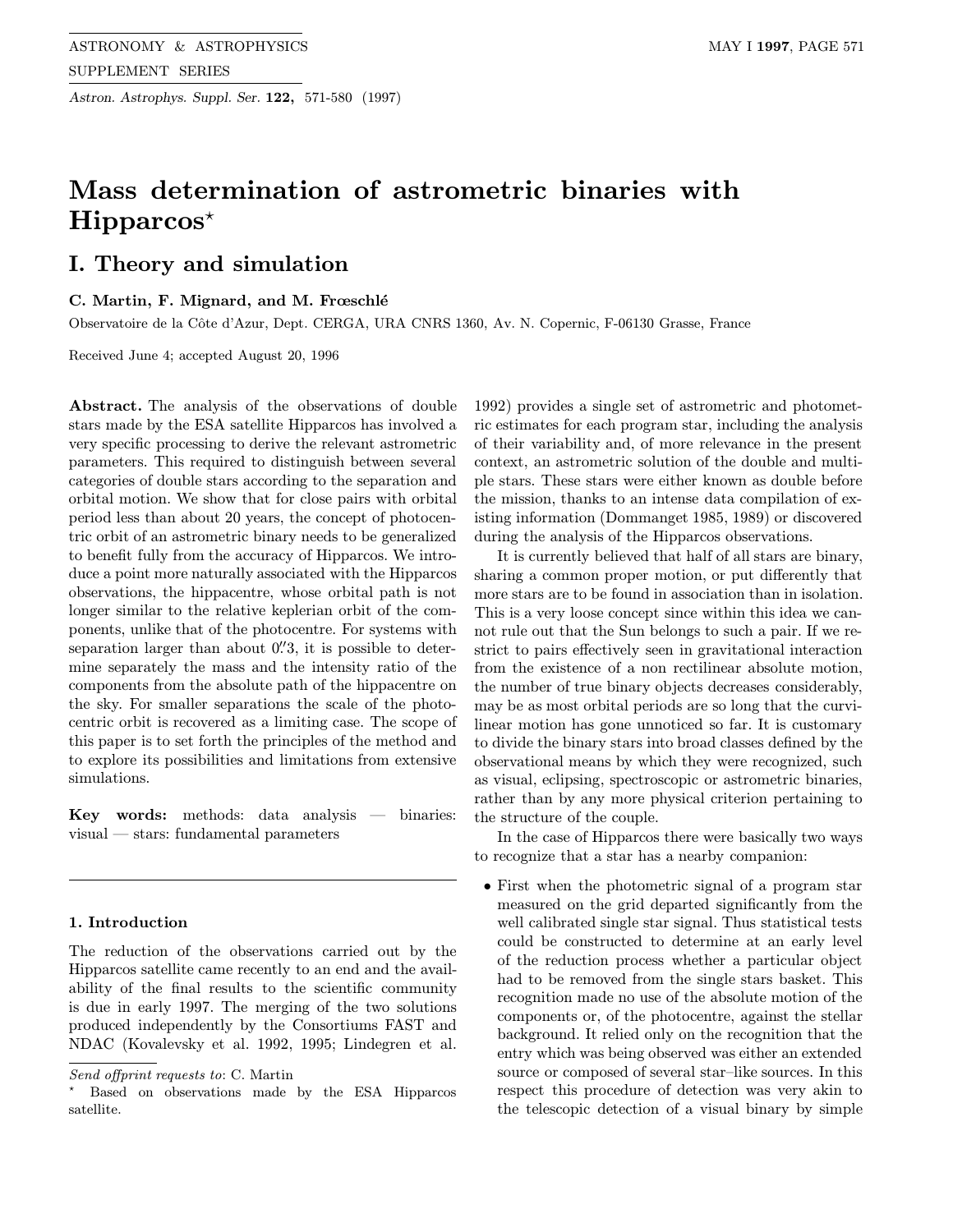inspection, although in the Hipparcos case this was done by an image processing rather than by the eye. In the following these stars will be referred to as resolved double stars. About 12 000 such systems have been solved from the Hipparcos observations and an additional 6000 are flagged as suspected non singles.

• Alternatively, when the image could not be distinguished from that of a point like source, even though the source might have been a close pair, the combined signal was analyzed in the same way as that of a single star, with the basic assumption that the absolute motion was rectilinear, (see Wielen 1996, for exceptions to this rule). However this assumption failed when the object was a binary star with a period comparable or less than few times the mission length, in which case the "photocentre" had a wavy motion on the sky superimposed to the linear motion of the centre of mass. The detection in this instance was of the same nature as that of astrometric binaries on photographic plates, with the very important reservation that the Hipparcos image of an unresolved object should not be systematically identified with the photocentre.

In this paper we shall be concerned only with this second category of double stars. Our main goal is to characterize the Hipparcos astrometric binaries and to show that from the observed absolute motion on the sky it is possible to derive relevant physical parameters, like the mass ratio and the intensity ratio of the components and not simply their difference as usually done with the astrometric binaries. In fact, the possibility of investigating astrometric binaries with Hipparcos has been considered, even before launch, for example by Morel (1988) or Dommanget & Lampens (1993), who wrote down the basic equations. The actual processing was rather different from what they had imagined, since there is no absolute observation of the motion of the primary component, but a complex signal produced by the two members of the pairs, which can be disentangled and interpreted in term of orbital motion.

To avoid the confusion between the classical astrometric binaries, based on the observation of the photocentre, and the Hipparcos astrometric binaries we coined the word hippacentre to name the physical point attached to the Hipparcos observation of an extended source. The name conveys the idea that it is very specific to Hipparcos, and that at the same time it retains some analogy with the photocentre. It is precisely defined in Sect. 2, while its induced orbital motion is investigated in Sect. 3. Finally its particular relation to the masses and luminosity of the components allows to determine simultaneously the mass ratio and the intensity ratio, provided the separation between the components is larger than about  $0\rlap{.}^{\prime\prime}3$ , as explained in Sect. 4.

A companion paper in preparation will consider the applications of the principles presented here and evaluated on simulated data, to a set of about 100 astrometric binaries observed during the Hipparcos program.

# 2. The astrometric information

#### 2.1. Definition of the hippacentre on the Hipparcos grid

The basic Hipparcos signal records during the transit of a star on the grid is modelled as the sum of two harmonics (Murray et al. 1989) as,

$$
S(t) = I + B + IM\cos(\omega t + \phi) + IN\cos(2\omega t + \psi) \, \text{s}^{-1}(1)
$$

where  $I$  is the total intensity,  $B$  the unmodulated background,  $M$  and  $N$  respectively the modulation coefficients of the first and second harmonic and  $\phi$  and  $\psi$  the corresponding phases. For a single star the additional relationship  $2 \phi = \psi$  holds, and the value of the phase is directly linked to the direction of the star, that is to say to the photocentre of the light source.

As a result of the linearity of the Hipparcos detector, when two or more star images are simultaneously on the sensitive part of the detector their contributions add linearly and the resulting signal has exactly the same form as Eq. (1), but without the simple link between the two phases.

The positional information contained in the phase  $\phi$ (indeed, we consider in the actual implementation the combination of  $\phi$  and  $\psi$  into a single weighted phase, but as far as the principles are concerned, this is not essential) must be related to the relative position and relative luminosity of the components. If  $I_1$ ,  $I_2$  are the intensities of the bright and faint component we introduce the fraction  $\beta = \frac{I_2}{I_1 + I_2}$  and the phase difference between the secondary and primary as  $\xi = \phi_2 - \phi_1$  (also noted  $\Delta \phi$  in Mignard et al. 1995). A simple algebraic computation gives (Mignard et al. 1989, 1995),

$$
\phi = \text{Angle}(1 - \beta + \beta \cos \xi, \ \beta \sin \xi) = f_1(\xi, \beta) \tag{2}
$$

$$
\psi = \text{Angle}(1 - \beta + \beta \cos 2\xi, \beta \sin 2\xi) = f_1(2\xi, \beta) \tag{3}
$$

where the Angle function is defined as follows:

$$
Angle(x, y) = 2\arctan(y/(x + r))
$$

where r is the modulus  $\sqrt{x^2 + y^2}$ . The intensity fraction  $\beta$  is related to the magnitude difference by:

$$
\beta = \frac{1}{1+10^{+0.4\Delta m}} \quad \text{and} \quad \Delta m = -2.5 \log \left( \frac{\beta}{1-\beta} \right).
$$

What matters now is the difference between the observed phase  $\phi$  of the hippacentre and that of the primary or that of the photocentre. For the sake of simplicity consider the two stars with separation  $\rho$  crossing the grid in such a way that the line between the two components is perpendicular to the slits of the grid. In this case one has  $\xi = 2 \pi \rho/s$  where s is the gridstep of Hipparcos of size 1.''208. For  $\rho \ll s$  one has  $\xi \ll 1$ ,  $\sin \xi \sim \xi$  and  $\cos \xi \sim 1$ , which yields with Eq. (2),

$$
\phi \sim \beta \xi = \beta \left( 2\pi \frac{\rho}{s} \right) \tag{4}
$$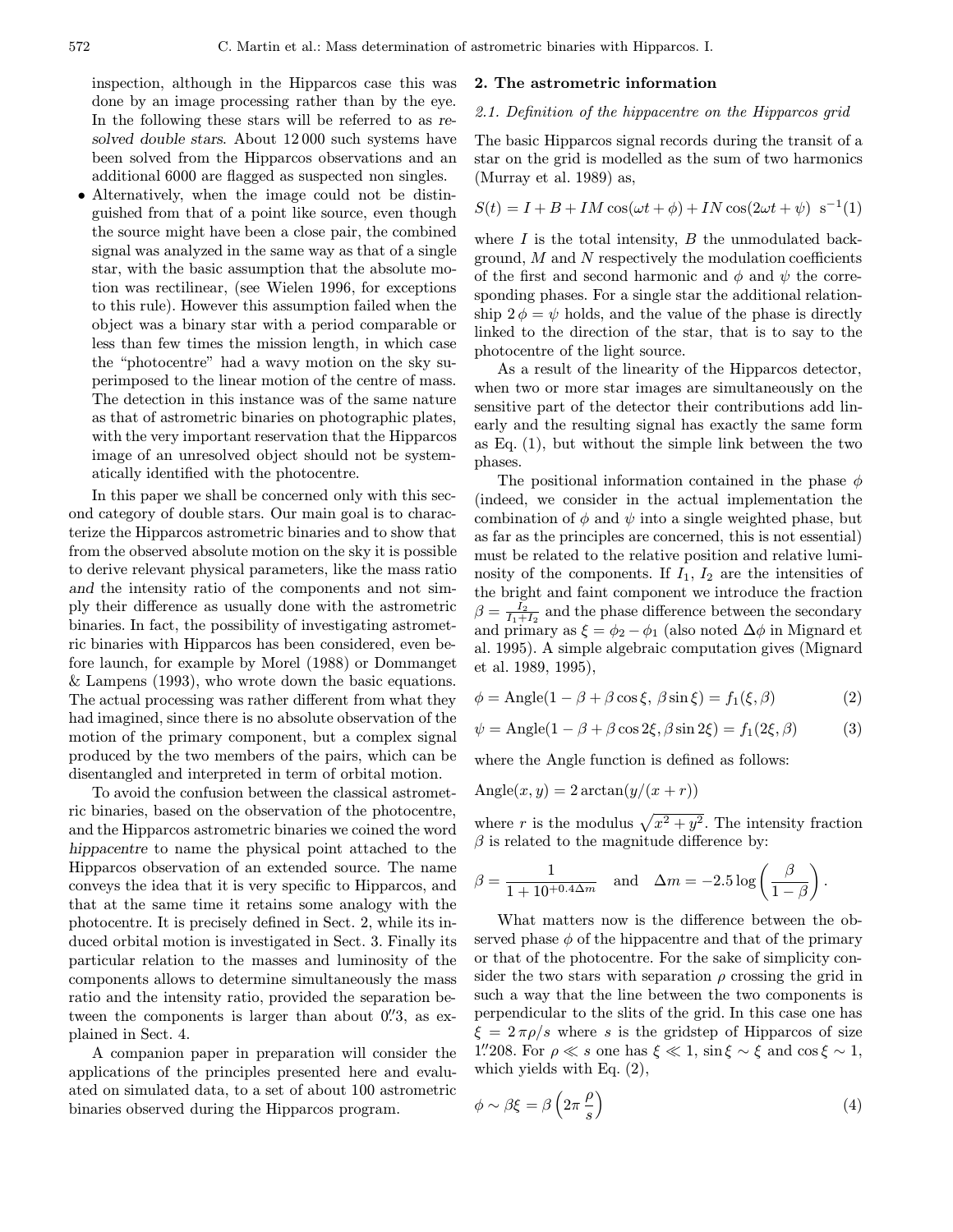which is nothing but the phase of the photocentre, since  $\rho/s < 1$ . Thus in the limit of small separations, the hippacentre and the photocentre are alike. It is obvious from Eq. 2, that this situation does not hold true for any separation. For larger separations we have to the third order in  $\rho/s$ ,

$$
\phi - \beta \xi \approx \left( -\frac{\beta}{6} + \frac{\beta^2}{2} - \frac{\beta^3}{3} \right) \xi^3
$$

which may be larger than 10 mas for  $\rho > 0$ . The difference is noticeable to Hipparcos.

Therefore, while an observation of an unresolved binary with the classical means is tied to the photocentre, the physical point (referred to as the hippacentre) attached to an Hipparcos observation of a close binary star is a point lying on the direction defined by the two components, generally between the primary and the photocentre (in some cases, the hippacentre may lie outside the segment joining the components, in the vicinity of the primary). Unlike the photocentre, the distance between the primary and the hippacentre is not a simple linear function of the separation. This will proved crucial in interpreting the path of the hippacentre on the sky induced by the orbital motion.



Fig. 1. Principle of the projection on the scanning circle of the points characterizing a double star. The hippacentre  $H'$  is defined on the grid but can be linked to a point  $H$  on the sky. Its position with respect to the components is however variable from an observation to the other

# 2.2. Absolute astrometry of a double star

We consider now the astrometric observation of a close binary in the absence of orbital motion, in order to derive a better characterization of the hippacentre with respect to the components when the orientation with respect to the slits is arbitrary. In this case, for a given angle of scan, the positions of the primary and secondary components P and S, the positions of the centre of mass G and the photocentre  $F$ , are respectively projected on the scanning

direction into the points  $P', S', G'$  and  $F'$ , as shown in Fig. 1. The hippacentre  $H'$ , initially defined on the grid, can be uniquely associated on the sky and on the line joining the two components to a point  $H$ , whose projection is  $H'$ . In the most general case, this point is clearly different from the photocentre for  $F' \neq H'$ . More important, its relative position with respect to  $P$ ,  $S$  and  $F$ , as shown in Fig. 2, changes from one observation to another as a result of the scanning direction and the non-linearity of Eq. (2), which is not true for the photocentre.

Let  $\rho$  be the vector **PS** oriented from the primary to the secondary. The positions of the centre of mass and of the photocentre are respectively given by,

$$
PG = \frac{\mathcal{M}_2}{\mathcal{M}} \rho \qquad , \qquad PF = \frac{I_2}{I} \rho \tag{5}
$$

where  $\mathcal{M} = \mathcal{M}_1 + \mathcal{M}_2$  is the total mass of the system. With  $\beta$  and  $B$  being respectively the intensity and mass fractions  $\frac{I_2}{I}$  and  $\frac{\mathcal{M}_2}{\mathcal{M}}$  we have for the position of the photocentre with respect to the centre of mass and its grid counterpart:

$$
GF = (\beta - B) \rho , \quad G'F' = (\beta - B) \rho'
$$
 (6)

which shows that the projected distance depends on  $\beta$  and B only through the difference  $(\beta - B)$ . The corresponding equations for the hippacentre  $H$  read:

$$
\mathbf{G}'\mathbf{H}' = \left(\frac{\phi}{\xi} - B\right)\mathbf{\rho}' \quad , \quad \mathbf{G}\mathbf{H} = \left(\frac{\phi}{\xi} - B\right)\mathbf{\rho}. \tag{7}
$$

For small separations  $\frac{\phi}{\xi} \approx \beta$ , (Eq. 4) and there is no difference between an Hipparcos observation and the classical observation of the photocentre of an unresolved system. For larger separations the actual position of H depends separately on the mass ratio and the intensity ratio and on the scanning direction, which was perfectly known in all the Hipparcos observations.

Equation (5) is related to the astrographic observations of the absolute motion of the primary of a wide pair over a long period of time. From the motion of the primary with respect to the stellar environment, one can fit by the method of least square, the two angular coordinates of the centre of mass, the two components of the proper motion, the parallax and  $\frac{\mathcal{M}_2}{\mathcal{M}_1 + \mathcal{M}_2}$ .

Equation (6) is the basic relationship used in the analysis of the absolute motion of the photocenter of an unresolved astrometric binary. It shows that the photocentric orbit has the same shape as the relative orbit with a scale defined by  $\beta - B$ . When  $\beta \rightarrow 0$ , one recovers the extreme case of a binary with an unseen companion, first investigated by Bessel in the mid 19th century. In this case the photocentre and the primary coincide.

Finally, Eq. (7) relates the hippacentre to the centre of mass in more or less the same way as Eq. (6) links the photocentre to the center of mass. A fit of absolute observations carried out over a duration comparable to the orbital period will lead to the simulataneous determination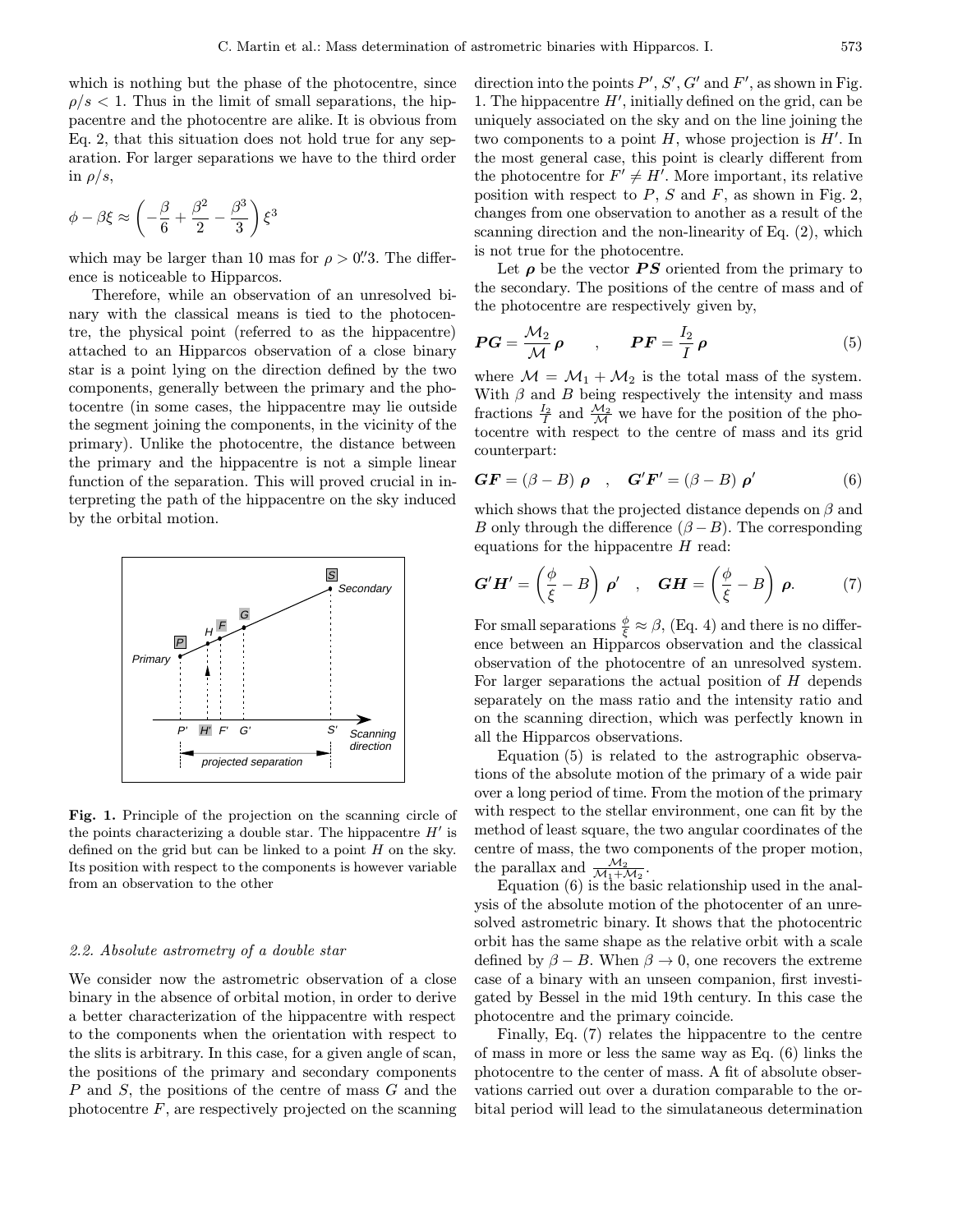of the astrometry of the centre of mass and the physical parameters concealed in the scale coefficient.



**Fig. 2.** Behaviour of the ratio  $\frac{\phi}{\xi}$  as a function of the angle between the scanning direction and that defined by the two components, for three different values of the magnitude difference. The binary is supposed to be fix on the sky and its separation is  $\rho = 0$ . It shows that, unlike the photocentre, the position of the hippacentre with respect to the components may be highly variable from an observation to the other

#### 2.3. Characterization of the Hippacentre

Equation (7) shows that the distance between the hippacentre and the centre of mass generally includes information on the physical parameters  $\beta$  and B separately of one another. This very interesting feature is no longer true in three particular configurations:

- The first case arises when the separation between the components goes to zero and then  $\phi/\xi \rightarrow \beta$ . For a binary star with a given global magnitude  $H<sub>p</sub>$ , there is a threshold in separation below which we cannot distinguish the hippacentre from the photocentre. Taking a detection criterion of  $2\sigma$ , where  $\sigma$  is the standard error of the estimation of the position of the hippacentre on the grid, the limits are plotted in Fig. 3, as a function of the magnitude difference  $\Delta m$ . The curves are representative of the standard error for stars of magnitude 2, 10, 12 and the distinction is not feasible below a particular line. From Fig. 3 one can set a broad limit of about  $0\rlap{.}^{\prime\prime}2 - 0\rlap{.}^{\prime\prime}3$  arcsec. These values will be made more precise in Sect. 5 on the basis of an extensive simulation taking account of the different steps of the processing.
- Next comes the case when the two components have similar magnitude, that is to say when  $\beta \sim 0.5$ . In this case, we have  $\phi \approx \frac{\xi}{2}$ . The ratio  $\phi/\xi$  is then equal to  $\frac{1}{2}$ , which means that once again, the distance between the hippacentre and the photocentre is hardly discernible.



Fig. 3. Limit in separations projected on the grid, beyond which the hippacentre becomes recognizable from the photocentre, as a function of the magnitude difference and of the measurement error. The three values of  $\sigma$  chosen here correspond to an Hipparcos magnitude of nearly 2, 10 and 12 mag for the system

However, with the use of the phase  $\psi$  of the second harmonic, it can be shown that for projected separations larger than  $0.25$  gridstep (or equivalently about  $0\rlap{.}^{\prime\prime}3$ on the sky), the hippacentre and photocentre become clearly distinct.

• The third possibility arises just in the opposite situation when the two components are of very different brightness, corresponding to  $\beta \sim 0$ . The photocentre and the hippacentre are both very close to the primary and thus close to one another. In the extreme case when the companion is invisible by Hipparcos (binary with an unseen companion), the three points mix together.

In practical situations, the first limitation remains the most important, as long a it precludes any separate determination of the mass and intensity ratio.

If the semi-major axis is large enough to yield separations on the sky larger than the limit appearing in Fig. 3, when  $\Delta m \approx 0$ , the set of observations should contain some favourable configurations of projection on the grid, allowing the hippacentre to be sometimes distinct from the photocentre. In the third case, when the companion is unseen, the information on the value of  $\beta$  is so strong ( $\beta \approx 0$ ) that the mass fraction B may easily be derived (the phase  $\phi$  is then equal to zero in any case of projection).

# 3. Observation of a short-period binary

In this section we introduce the orbital motion of the components and its observational consequences. During the 37 months of the mission, each program star has been observed at about 30 epochs, over different scanning directions. If the orbital period is large in comparison to the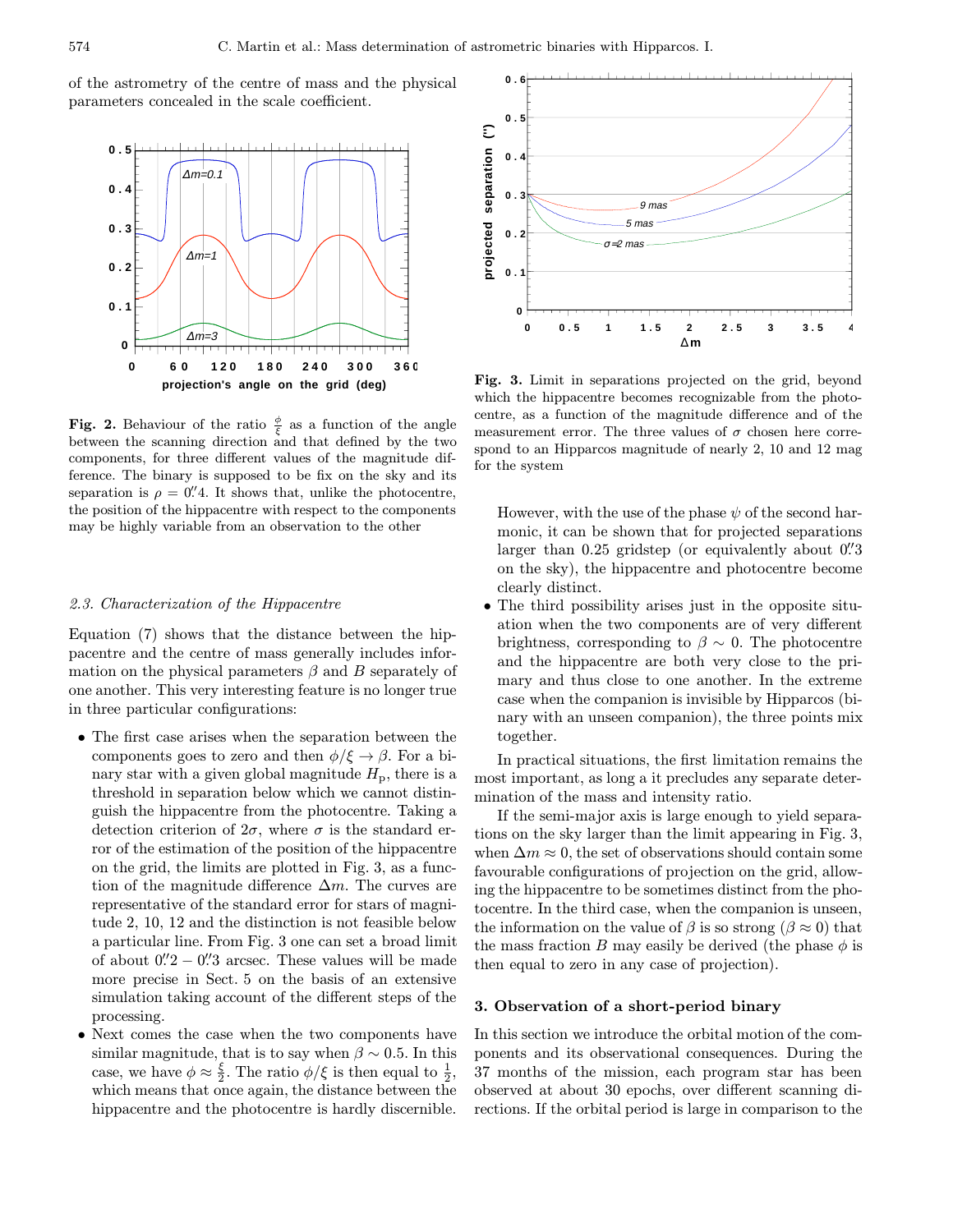mission length, the displacement of the photocentre and of the centre of mass is just an uniform proper motion. However the hippacentre would sway in the vicinity of the photocentre with the changing scanning direction and a careful examination of the residuals could inform that the source is not a single star. Nevertheless, for most of those stars, the result would show up as an increase of the unit weight variance derived from the fit of the observations to the astrometric model.



Fig. 4. Paths of the components of a double star around the centre of mass  $G$ , during an orbital period of nearly 3 years.  $a$ ,  $e$  and  $B$  are resp. the semi-major axis, the eccentricity, and the mass fraction. About 30 observations were simulated, each one yielding to an hippacentre  $H$ , represented by the vertices of the dotted broken line. In this case, the position of  $H$  lies between the photocentric ellipse and the line of the outer hippacentre  $H^*$ , which would occur if the projection of the double star's separation on the grid were always at its maximum. In the periastron vicinity,  $H$  and  $F$  are no longer distinct

#### 3.1. Consequences of the orbital motion

The existence of a significant orbital motion over the duration of the mission has at least two consequences:

- The projection of the double star on the grid depends on both the scanning angle of the circle and the parameters  $(\rho, \theta)$  of the binary at the time when the observations took place. Thus, the distribution of these projections is not only due to the satellite's scanning law (which depends strongly on the ecliptic latitude of the object).
- The separation  $\rho$  of the pair is a function of time; the amplitude of variation depends on the eccentricity of the true orbit and on its orientation with respect to the tangential plane of the celestial sphere. As a result, even if the semi-major axis is sufficiently large, the distinction between the hippacentre  $(H)$  and the

photocentre  $(F)$  may not be possible all along the orbit. However from the second Kepler's law, most of the orbital period is spent in the apoastron region rather than in the periastron, a circumstance which is much favourable to the detection.

In order to see the distribution of a typical set of observations of an orbital binary, we have simulated the phenomenon for various orbital parameters and with a real sequence of observations over the 37 months of the mission. The results are plotted in Figs. 4-5 for three values of the semi-major axis, assuming an orbital plane perpendicular to the line of sight. The absolute paths of the components and of the photocentre are represented. The vertices of the broken lines indicate where the hippacentres lay during these observations.

The additional curve labeled  $H^*$  corresponds to the path that the hippacentre would have followed had the scanning direction of the satellite been always parallel to the line defined by the two components. This virtual point is noted  $H^*$  and called *outer hippacentre*. One must stress that the line of  $H^*$  is not an ellipse, and in any case never similar to the orbital paths of the components or of the photocentre. In the case of the binary star appearing in Fig. 4, the hippacentre is restricted to move between  $H^*$ and the photocentre's and to lie between the primary and the photocentre. For separations larger than half the gridstep, this property is no longer true, as shown in Fig. 5b. These cases illustrate two of the many other simulations with different values of the semi-major axis  $a$ , the eccentricity e, the magnitude difference  $\Delta m$  and the mass fraction B, carried out in order to get a better understanding of the behaviour of the hippacentre. The path of the secondary is not represented for the sake of clarity.

# 4. The specific processing

#### 4.1. Synthetic presentation

We consider in this section the adaptation of the Hipparcos data processing to the case of short period astrometric binaries, in particular when the hippacentre and the photocentre are not alike. In this case, the reduction consists of producing the astrometry of the centre of mass and of determining the hippacentre path, yielding both  $\beta$ and B. Otherwise, it yields only the scale  $\beta - B$  of the photocentric orbit.

Let S be a program star of the Hipparcos mission. The main goal of the standard astrometric processing was to determine accurately the position of the star with respect to the centre of mass  $C$  of the solar system. When  $S$  is a single star, the position vector  $CS$  at epoch t may be modelled with the usual five astrometric parameters:

$$
CS = f(l, b, \pi, \mu_l, \mu_b, t) \tag{8}
$$

corresponding to the coordinates of position, the parallax, and the two components of the proper motion. Although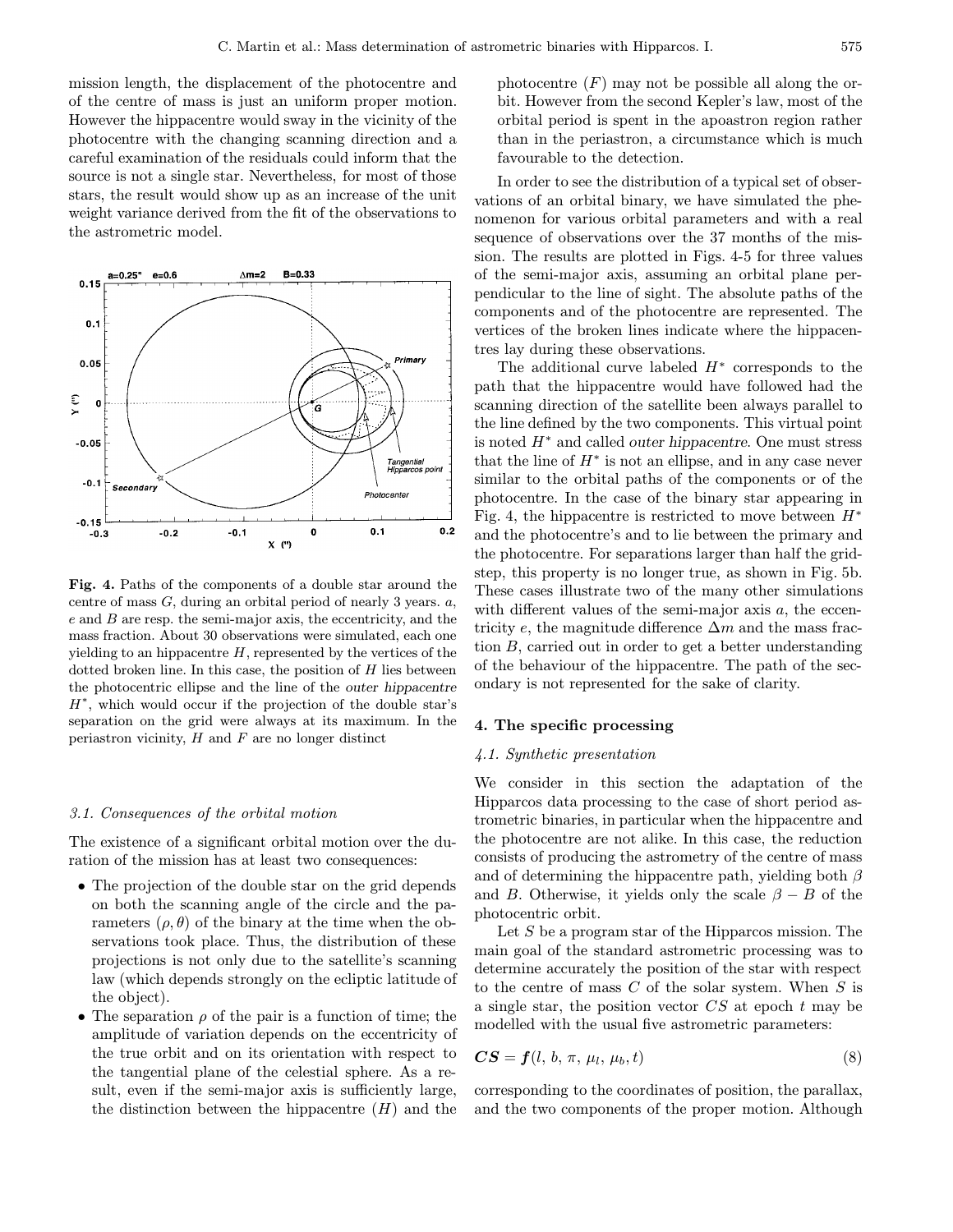

Fig. 5. a and b) Two different configurations of short-period binaries. The origin is the centre of mass. We can see in both cases the non-elliptical shape of the path of the outer hippacentre  $H^*$ . This path cannot be obtained from the photocentre by a simple dilatation

our treatment makes use of the ecliptic reference frame, this choice is of no consequence in the following.

In the case of a short period binary, the instantaneous observation is tied to the hippacentre  $H$  and we have,

$$
CH = CG + GH \tag{9}
$$

where  $G$  is the centre of mass of the binary and  $H$  the hippacentre, which is the same as the photocentre for very close binaries. The motion of  $G$  is well described by the five astrometric parameters l, b,  $\pi$ ,  $\mu_l$ ,  $\mu_b$ , while **GH** is given by Eq. (7). If everything is known on the double star,  $GH$  can be computed at any time and the raw observations duly corrected for the duplicity effect and subsequently solved for the astrometric parameters of the centre of mass. If only the relative orbit is known, one must adjust in a single process both the astrometric parameters of the centre of mass and the physical parameters  $\beta$  and B of the binary. For separation less than  $\approx 0\rlap{.}^{\prime\prime}3$ , the method will fail as the hippacentre and the photocentre merge and only  $\beta - B$  could be determined.

#### 4.2. Practical implementation

The equations relating the observations to the astrometric and physical parameters are all non-linear. An approximate value of the position, proper motion and parallax can be used to linearize the set of equations in the vicinity of this values. No particular problem arises in this step. As for the physical parameters  $\beta$  and B one must be much more careful, and in most case the plain linearization is not sufficient and several tricks must be implemented to ensure the convergence during the iterations, and that the solutions we arrived at satisfies the non-linear system. With these safeguard we observed that the solution was not sensitive to the quality of the initial values of  $\beta$ and B and that the non-linearity problem was overcome.

The processing consisted primarily in the resolution of an over-determined system of N equations (the number of observations) with five or seven unknowns, by a weighted least squares. The various steps are outlined in Fig. 6.

As the magnitude difference is generally fairly well known, the input value of  $\beta$  is not totally arbitrary. Consequently, a first guess of  $B$  can also be based on the mass luminosity relation for dwarf stars.



Fig. 6. Schematic principle of the specific processing of the short period binaries. In an ideal case a) where the intensity and mass fractions are perfectly known, we just use this information to shift the observations to the centre of mass and then solve for the astrometric parameters. Whenever it is not feasible b) one uses a non linear model with 7 unknowns (5 astrometric parameters for the centre of mass  $+2$  physical terms)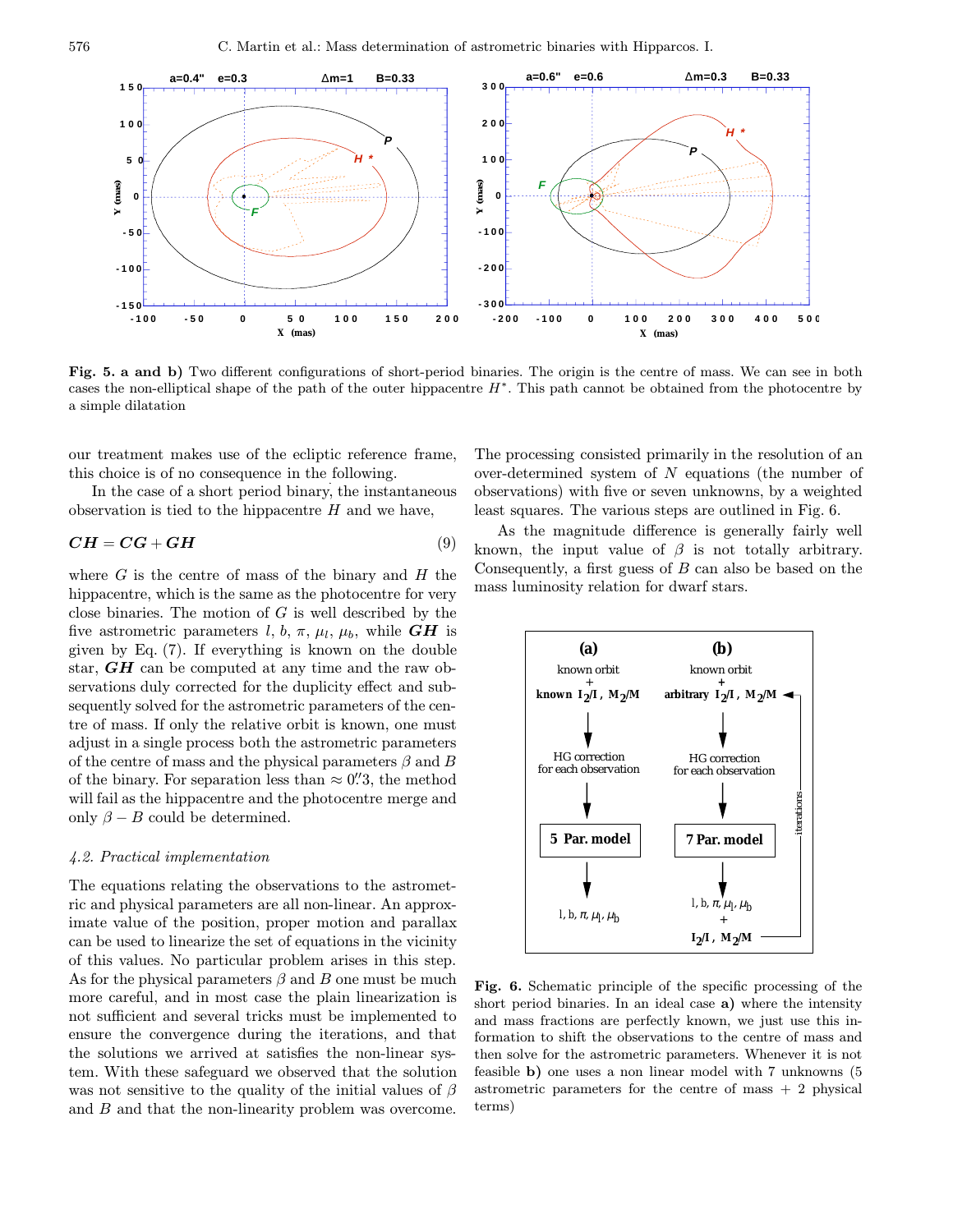## 5. The simulation

In this section we determine the error budget of the processing and estimate the quality of the determination of  $\beta$ and B or  $\beta - B$  according to the geometry of the double star.

#### 5.1. Description

In the simulation we have generated few relatively short period binaries of various separations and computed several series of observations, using the time sequences found in the Hipparcos data sets.

According to the theoretical approach of the preceding sections, we assume that the quality of the determination of  $\beta$  and  $B$  or of their difference depends primarily on the three following parameters:

- the mean separation of the components on the celestial sphere over an orbital revolution,
- $\bullet$  the orbital period  $P$ ,
- the Hipparcos global magnitude  $H<sub>p</sub>$ .

For the sake of simplicity, each simulation refers to a particular semi-major axis  $a$ , which is by far the most important single geometric orbital parameter in this study. As for the other elements, each final output of the simulation is an average value (or more precisely a median) of 30 realistic cases, each resulting from a random drawing of the five remaining orbital elements, namely the inclination i, the eccentricity e, the position angles  $\Omega$  and  $\omega$  of the ascending node and of the periastron, and the epoch T. The details of this selection are really unimportant here and are not given.

The primary goal of the simulation is to determine in the space semi-major axis–period, the regions where a separate determination of the mass– and intensity–ratio is achievable and where only the scale of the photocentric orbit will be obtained. As a second objective, the simulation should also allow to analyze the effects of the choice of the initial values  $\beta_0$  and  $B_0$  on the convergence of the procedure, particularly in the cases of strong non-linearity (appearing when  $\Delta m$  is small and the separation is about half a grid step). The third one, which is commonplace, is to help in the writing and testing of the software.

The values of the input parameters for each run, a, P and  $H_p$ , are given in Table 1. This choice leads to simulate 147 basic cases  $(3 \times 7 \times 7$  values), each giving rise to at least 30 random simulations as said before.

As for the other parameters they are selected as follows: the actual value of the mass fraction B has no effect on the results, and thus was fixed to 0.3 in all cases, or equivalently  $\mathcal{M}_1/\mathcal{M}_2 = 2.33$ . Regarding  $\beta$ , apart from the very specific case with  $\Delta m \approx 0$  considered in Sect. 5.3, most of the tests were run with  $\Delta m = 2$  or  $\beta \approx 0.14$ . Changing  $\Delta m$  between 0.3 and 3 showed conclusively that the results were not very sensitive to any particular choice in this range. The number of observations, the position of

**Table 1.** Simulation's grid: values  $v_i$  of the three input parameters

| Parameter            | $v_1$ | $v_2$   | $v_3$ | $v_4$ | $v_{5}$                                                                                                   | $v_{6}$ | $v_7$ |  |
|----------------------|-------|---------|-------|-------|-----------------------------------------------------------------------------------------------------------|---------|-------|--|
| $H_{\rm p}$ (mag)    | 2     | 10      | - 12  |       |                                                                                                           |         |       |  |
| $a \text{ (arcsec)}$ |       |         |       |       | $0\rlap.{''}05$ $0\rlap.{''}1$ $0\rlap.{''}2$ $0\rlap.{''}3$ $0\rlap.{''}4$ $0\rlap.{''}6$ $0\rlap.{''}9$ |         |       |  |
| $P$ (years)          |       | 1 3 5 7 |       |       | -10                                                                                                       | 15      | 25    |  |
|                      |       |         |       |       |                                                                                                           |         |       |  |

the simulated stars on the sky and the distribution of the scanning angles in orientation and time are chosen in order to respect the characteristics of the Hipparcos scanning law. The distance GH from the centre of mass to the hippacentre was perturbed for each observation by a gaussian noise with a standard deviation function of the magnitude of the simulated system. The updating of  $\beta$  and B during the iterations depended on their observed correlation. For sufficiently large  $\alpha$ ,  $\beta$  and  $B$  are nearly independent and were separately updated. Otherwise, the relevant information is contained in the difference  $\beta - B$  and the processing ended up only with a correction  $\Delta(\beta - B)$ . Hence, the updating was realized by splitting it into two unequal parts, as:

$$
\Delta \beta = (1 - \kappa) \Delta(\beta - B) \quad , \quad \Delta B = -\kappa \Delta(\beta - B) \tag{10}
$$

where the coefficient  $\kappa$  was generally taken equal to 0.8, to allow for the fact that for real systems  $\beta$  is as a rule better known than B. We observed that no more than two or three iterations were needed to reach the convergence. To start the solution algorithm we have taken  $\beta_0 = \beta - 0.03$ and  $B_0 = B + 0.07$ , which gives a difference of 0.1 on  $\beta - B$ between the true value and the initial value fed into the software.

#### 5.2. Assessment of the solution

There are basically two indicators available to assess the solutions:

- The comparison of the parameters coming out of the solutions to their input values, analysed both for the bias and dispersion
- The satistical study of the standard deviations produced by the least squares packages and their comparison to the external errors.

We derived for each of the 147 basic cases, five different indicators, denoted  $Q_1$  to  $Q_5$ . The first two are external indicators of quality, based on the comparison between the input and output values of the intensity and mass ratio, respectively  $\beta$ , B and  $\beta$ , B:

$$
Q_1 = \text{Med}\left(1.482 \left| (\beta - B) - (\tilde{\beta} - \tilde{B}) \right| \right) \tag{11}
$$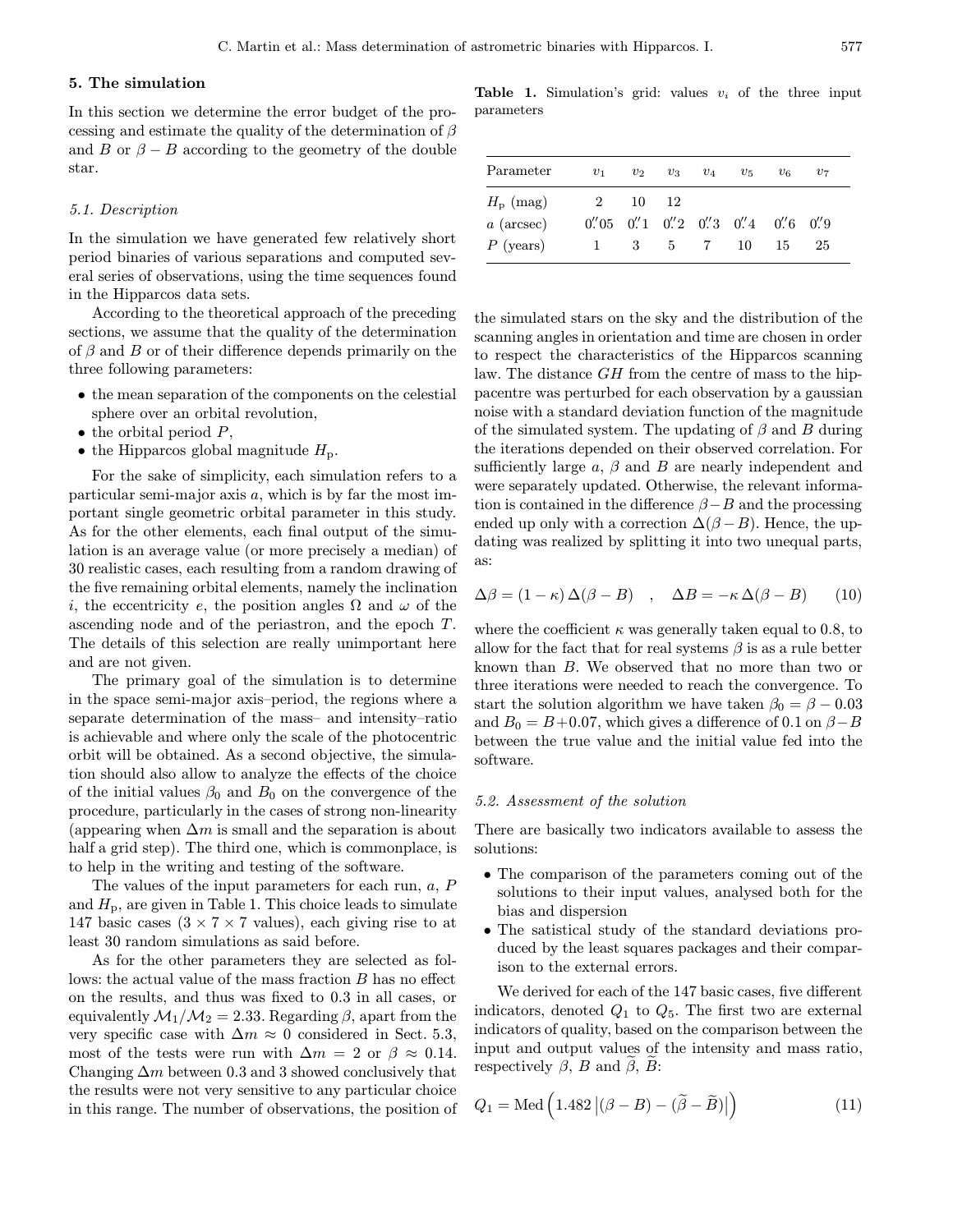

Fig. 7. Some results of the simulation  $S_1$  (stars with  $\Delta m = 2$ ) for a global magnitude of 2 (left), 10 (middle) and 12 (right). The indice  $Q_3$  (on the top) represents the standard deviation of  $\beta - B$  issued from the processing, while  $Q_4$  (on the bottom) represents the standard deviation on the mass fraction  $B$  alone. Even for the shorter periods and the lowest magnitudes, it remains impossible to determine  $\beta$  and B separately if the semi-major axis is less than 0. The constraint on the period is also crucially strengthened as the brightness decreases

$$
Q_2 = \text{Med}\left(1.482 \left| B - \tilde{B} \right|\right) \tag{12}
$$

where the notation  $Med(X)$  stands for the median of the set X, with  $X = \{x_1, \ldots, x_{30}\}\,$  for the 30 simulated cases (Sect. 5.1). The numerical factor in 11–12 follows from the mathematical expectation of the median of the absolute value of a gaussian random variable of zero mean and standard deviation  $\sigma$ , which is such that Med $|X| = \sigma/1.482$ . The remaining three indices are derived from the variancecovariance matrix of the seven unknowns:

$$
Q_3 = \text{Med}\left(\sigma\left(\widetilde{\beta} - \widetilde{B}\right)\right) \tag{13}
$$

$$
Q_4 = \text{Med}\left(\sigma\big(\widetilde{B}\big)\right) \tag{14}
$$

$$
Q_5 = \text{Med}\left(\text{Cor}(\widetilde{\beta}, \widetilde{B})\right) \tag{15}
$$

where  $\sigma(x)$  is the standard deviation of x, and  $Cor(x, y)$  is the correlation coefficient between  $x$  and  $y$ . While  $Q_4$  and  $Q_5$  are directly derived from the fitting,  $Q_3$  is evaluated from the error propagation as,

$$
Q_3 = \sqrt{\sigma^2\left(\widetilde{\beta}\right) + \sigma^2\left(\widetilde{B}\right) - 2\,\text{Cor}\left(\widetilde{\beta}, \widetilde{B}\right)\sigma\left(\widetilde{\beta}\right)\sigma\left(\widetilde{B}\right)}.
$$

The main results appear in Fig. 7 as maps with contour lines for the indices  $Q_3$  and  $Q_4$  (the indices  $Q_1$  and  $Q_2$ ) have also been plotted; As the corresponding maps are very similar to those of Fig. 7, they are not presented in this paper). The horizontal axes on each map represent the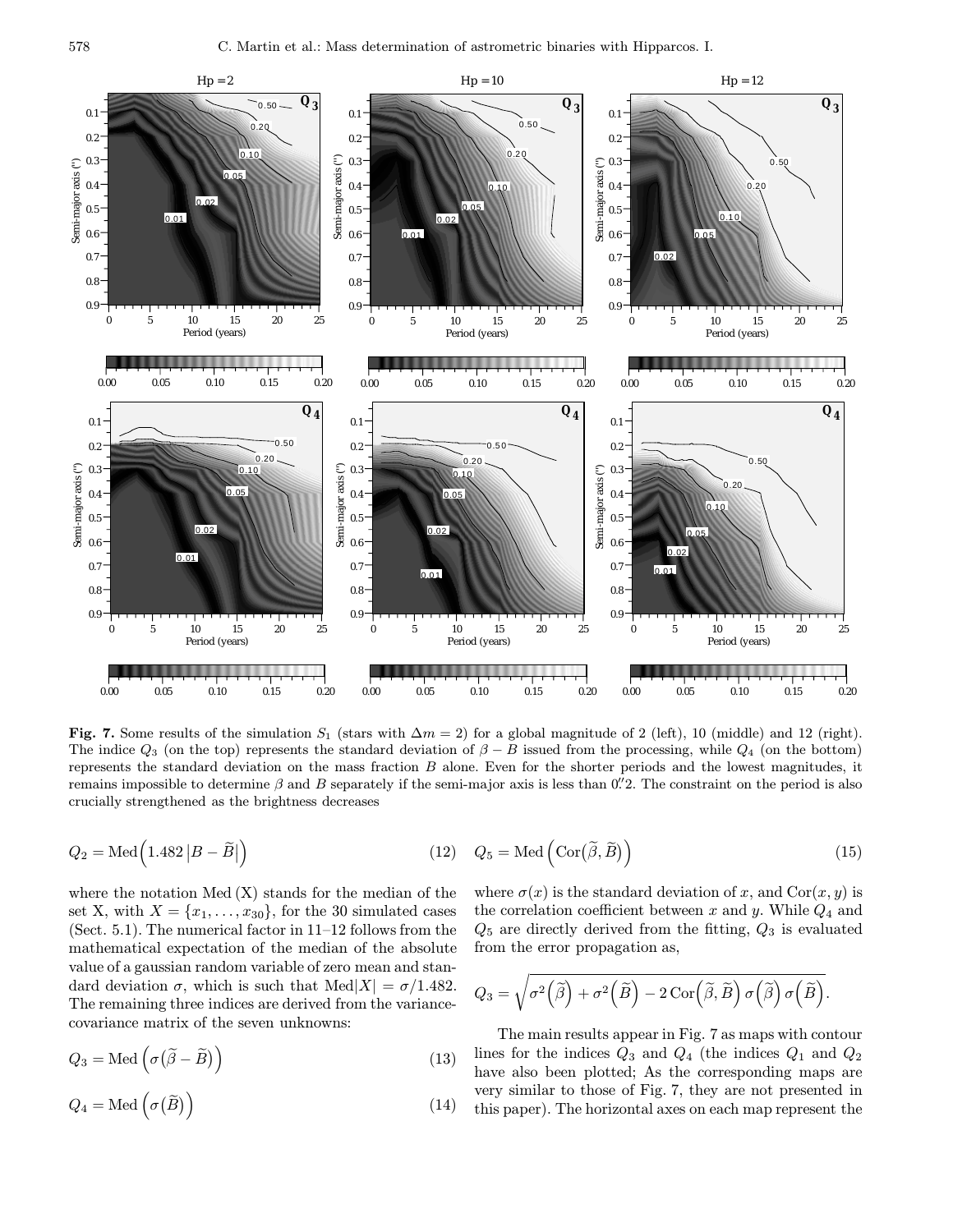Table 2. List of candidate stars with possible determination of both the mass and intensity ratio

Table 3. List of candidate stars with likely determination of the scale of the photocentric orbit

| HIP    | HD     | name             | $a^{\prime\prime}$ | $P(\text{yr})$ | $H_{\rm p}$ | ref.         |
|--------|--------|------------------|--------------------|----------------|-------------|--------------|
| 171    | 224930 | 85 Peg           | 0.83               | 26.3           | 5.9         | Wo           |
| 2762   | 3196   | $13 \text{ Cet}$ | 0.24               | 6.9            | 5.3         | Ha1          |
| 2941   | 3443   | GL 25A           | 0.67               | 25.0           | 5.7         | $_{\rm VdB}$ |
| 7918   | 10307  | GL 67            | 0.56               | 19.5           | 5.0         | Li           |
| 11452  | 15285  | GL 98A           | 0.54               | 25.3           | 8.8         | Wo           |
| 38382  | 64096  | 9 Pup            | 0.57               | 23.3           | 5.3         | Ha1          |
| 44248  | 76943  | $10$ Uma         | 0.65               | 21.8           | 4.0         | Ha2          |
| 46706  |        | GL 352A          | 0.55               | 18.3           | 10.0        | He           |
| 51986  | 92139  | p Vel            | 0.34               | 16.3           | 3.9         | Wo           |
| 64241  | 114378 | $\alpha$ Com     | 0.67               | 25.8           | 4.4         | Ha1          |
| 80346  |        | GL 623           | 0.27               | 3.7            | 10.3        | Ma           |
| 84140  | 155876 | Kui 79           | 0.76               | 12.9           | 9.3         | Ha2          |
| 86032  | 159561 | Rasalhague       | 0.48               | 8.5            | 2.1         | Au           |
| 93506  | 176687 | 38 <sub>ST</sub> | 0.53               | 21.1           | 2.6         | Wo           |
| 103655 |        | GL 815A          | 0.73               | 28.2           | 10.2        | Wo           |
| 104771 | 202128 |                  | 0.23               | 5.7            | 6.3         | Ha2          |
| 104858 | 202275 | 7 Equ            | 0.26               | 5.7            | 4.6         | Wo           |
| 107522 | 206804 | GL 836.9A        | 0.31               | 12.5           | 8.8         | Wo           |

Notes to Tables 2 and 3:

Au: Augensen H.J. et al. 1992; De: Demircan 0. et al. 1992; Fi: Finsen W.S. 1965; Ha1: Hartkopf W.I. et al. 1989; Ha2: Hartkopf W.I. et al. 1996; He: Heintz W.D. 1979; Hu1: Hummel C.A. et al. 1994a, Hu2: Hummel C.A. et al. 1994b; Ka: Kamper K.W. et al. 1990; Li: Lippincott S.L. et al. 1983; McA: McAlister H.A. et al. 1995; Ma: Marcy G.W. et al. 1989; Pa: Pan X. et al. 1993; VdB: Van den Bos W.H. 1937; We: West F.R. et al. 1981; Wo: Worley C.E. et al. 1983.

period in years and the semi-major axis in arcsec, while the value of each of the indicators is shown by the label of the contour lines. To fully appreciate the significance of the results shown in Fig. 7, one must first consider that the light area in the upper right of each diagram represents the domain of orbital periods and orbit size, where no valuable information on  $\beta$  and/or B can be extracted from the Hipparcos observations. Not surprisingly the size of this domain increases with the star magnitude. On the contrary the dark patches indicate the range of separations and orbital periods allowing the determination of the mass and intensity ratio with an acceptable accuracy. There is no hope to measure the mass ratio with the Hipparcos data for separations less than  $0''$ 15, unless the magnitude difference is well known. In the latter case the scale of the photocentric orbit may yield a significant result even for a separation  $< 0.^{\prime\prime}10$ .

# 5.3. Special cases

Let's come now to the limiting cases already mentioned in Sect. 2.3 when either  $\Delta m \to 0$  or when the secondary

| HIP    | HD     | name              | $a^{\prime\prime}$ | $P(\text{yr})$ | $H_{\rm p}$ | ref.         |
|--------|--------|-------------------|--------------------|----------------|-------------|--------------|
| 12390  | 16620  | $\varepsilon$ Cet | 0.10               | 2.65           | 4.9         | Ha1          |
| 12623  | 16739  | 12 Per            | 0.06               | 0.91           | 5.0         | Hu2          |
| 13531  | 17878  | $\tau$ Per        | 0.05               | 4.15           | 4.1         | De           |
| 14328  | 18925  | $\gamma$ Per      | 0.16               | 14.6           | 3.0         | $_{\rm Hu2}$ |
| 14576  | 19356  | Algol             | 0.10               | 1.86           | $2.1\,$     | Pa           |
| 19719  | 26690  | 46 Tau            | 0.13               | 7.18           | 5.4         | Ha2          |
| 24608  | 34029  | Capella           | 0.056              | 0.28           | 0.2         | $_{\rm Hu1}$ |
| 29850  | 43525  | 75 Ori            | 0.9                | 9.20           | 5.4         | Ha2          |
| 39261  | 65339  | 53 Cam            | 0.055              | 6.64           | 6.1         | Ha2          |
| 45170  | 79096  | 81 Cnc            | 0.116              | 2.70           | 6.6         | Ha1          |
| 45571  | 80671  | $128 \text{ Car}$ | 0.12               | 3.2            | 5.5         | <b>Wo</b>    |
| 54204  | 96202  | $\chi$ 01 Hya     | 0.14               | 7.4            | 5.0         | Wo           |
| 75695  | 137909 | $\beta$ Crb       | 0.20               | 10.5           | 3.7         | Ka           |
| 78401  | 143275 | $\delta$ Sco      | 0.106              | 10.6           | 2.2         | Ha2          |
| 83838  | 155103 | c Her             | 0.11               | 8.13           | 5.5         | Ha1          |
| 87895  | 163840 |                   | 0.085              | 2.41           | 6.5         | McA          |
| 89937  | 170153 | $\chi$ Dra        | 0.12               | 0.77           | $3.6\,$     | Hu2          |
| 95477  | 182369 | 47 Sgr            | 0.12               | 10.8           | 5.1         | Fi           |
| 105431 | 203345 |                   | 0.10               | 6.05           | 6.8         | We           |
| 112158 | 215182 | $\eta$ Peg        | 0.045              | 2.24           | 3.1         | $_{\rm Hu2}$ |

See notes below Table 2 for the references

is very faint. The tests made on systems with large  $\Delta m$ confirm the conclusion of Sect. 2.3; No particular problem appears in this situation, corresponding to a classical astrometric binary with an unseen companion. The mass ratio B is retrieved from the absolute motion of the primary, and this, even for separations slightly smaller than in the more common situation considered in the previous sections. On the other hand, when the two components are of similar brightness, the solving of the non linear system proved more difficult and required care in the choice of the variables. Good solutions were obtained only with periods shorter than 15 years when  $a > 0$ . 2 and shorter than 7 years for smaller values of a.

#### 5.4. Some candidate stars

According to the results of the simulation, it is possible to set up a list of Hipparcos stars which are likely to be good candidates to such an analysis, assuming the relative orbits are sufficiently well known. We have split this set into two categories according to whether  $\beta$  and B may be separately determined or not. This two sets are given respectively in Tables 2 and 3, where the values of the semi-major axis and the period are rounded. When we start the processing on real data some stars will disappear and from additional searchs in the literature we might spot new candidates. The importance of the systems belonging